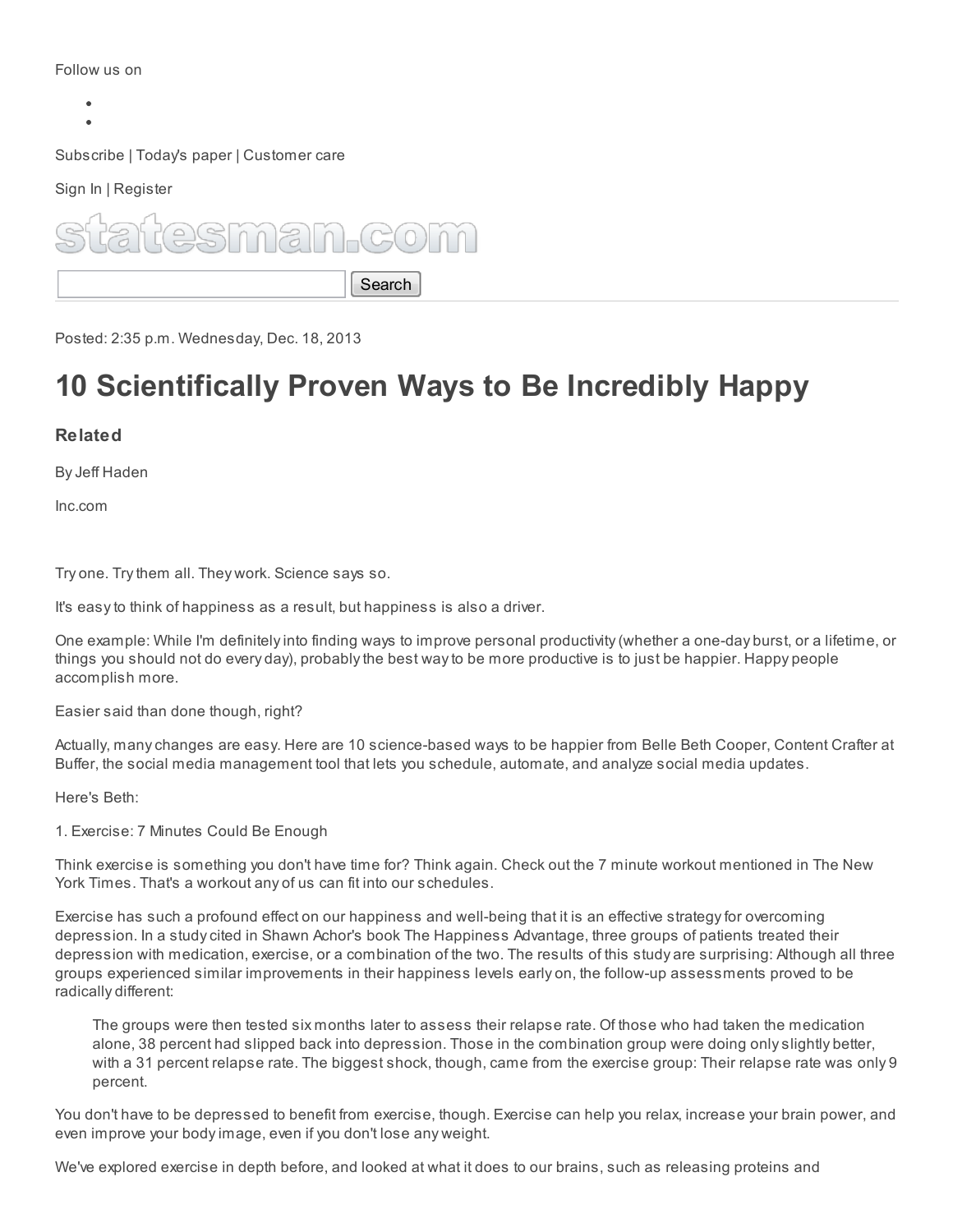endorphins that make us feel happier.

A study in the Journal of Health [Psychology](http://www.bakadesuyo.com/2012/03/how-can-you-feel-better-about-your-body/#ixzz2b2yfplh7) found that people who exercised felt better about their bodies even when they saw no physical changes:

Body weight, shape and body image were assessed in 16 males and 18 females before and after both 6 × 40 minutes exercising and 6 × 40 minutes reading. Over both conditions, body weight and shape did not change. Various aspects of body image, however, improved after exercise compared to before.

Yep: Even if your actual appearance doesn't change, how you feel about your body does change.

2. Sleep More: You'll Be Less Sensitive to Negative Emotions

We know that sleep helps our body [recover](http://blog.bufferapp.com/how-much-sleep-do-we-really-need-to-work-productively) from the day and repair itself and that it helps us focus and be more productive. It turns out sleep is also important for happiness.

In [NutureShock,](http://www.amazon.com/gp/product/B0054U5ENY/ref=as_li_ss_tl?ie=UTF8&camp=1789&creative=390957&creativeASIN=B0054U5ENY&linkCode=as2&tag=spacforrent-20) Po Bronson and Ashley Merryman explain how sleep affects positivity:

Negative stimuli get processed by the amygdala; positive or neutral memories gets processed by the hippocampus. Sleep deprivation hits the hippocampus harder than the amygdala. The result is that sleep-deprived people fail to recall pleasant memories yet recall gloomy memories just fine.

In one experiment by Walker, sleep-deprived college students tried to memorize a list of words. They could remember 81% of the words with a negative connotation, like "cancer." But they could remember only 31% of the words with a positive or neutral connotation, like "sunshine" or "basket."

The BPS Research Digest explores [another](http://bps-research-digest.blogspot.com.au/2011/03/afternoon-nap-tunes-out-negative.html) study that proves sleep affects our sensitivity to negative emotions. Using a facial recognition task throughout the course of a day, researchers studied how sensitive participants were to positive and negative emotions. Those who worked through the afternoon without taking a nap became more sensitive to negative emotions like fear and anger.

Using a face recognition task, here we demonstrate an amplified reactivity to anger and fear emotions across the day, without sleep. However, an intervening nap blocked and even reversed this negative emotional reactivity to anger and fear while conversely enhancing ratings of positive (happy) expressions.

Of course, how well (and how long) you sleep will probably affect how you feel when you wake up, which can make a difference to your whole day.

[Another](http://www.eurekalert.org/pub_releases/2011-04/osu-guo040411.php) study tested how employees' moods when they started work in the morning affected their entire work day.

Researchers found that employees' moods when they clocked in tended to affect how they felt the rest of the day. Early mood was linked to their perceptions of customers and to how they reacted to customers' moods.

And most importantly to managers, employee mood had a clear impact on performance, including both how much work employees did and how well they did it.

3. Spend More Time With Friends/Family: Money Can't Buy You Happiness

Staying in touch with friends and family is one of the top five [regrets](http://www.theguardian.com/lifeandstyle/2012/feb/01/top-five-regrets-of-the-dying) of the dying.

If you want more evidence that time with friends is beneficial for you, research proves it can make you happier right now, too.

Social time is highly valuable when it comes to improving our happiness, even for introverts. Several studies have found that time spent with friends and family makes a big difference to how happy we feel.

I love the way Harvard [happiness](http://bigthink.com/users/dangilbert#%21video_idea_id=5143) expert Daniel Gilbert explains it:

We are happy when we have family, we are happy when we have friends and almost all the other things we think make us happy are actually just ways of getting more family and friends.

George Vaillant is the director of a 72-year study of the lives of 268 men.

In an interview in the March 2008 newsletter to the Grant Study subjects, Vaillant was asked, "What have you learned from the Grant Study men?" Vaillant's response: "That the only thing that really matters in life are your relationships to other people."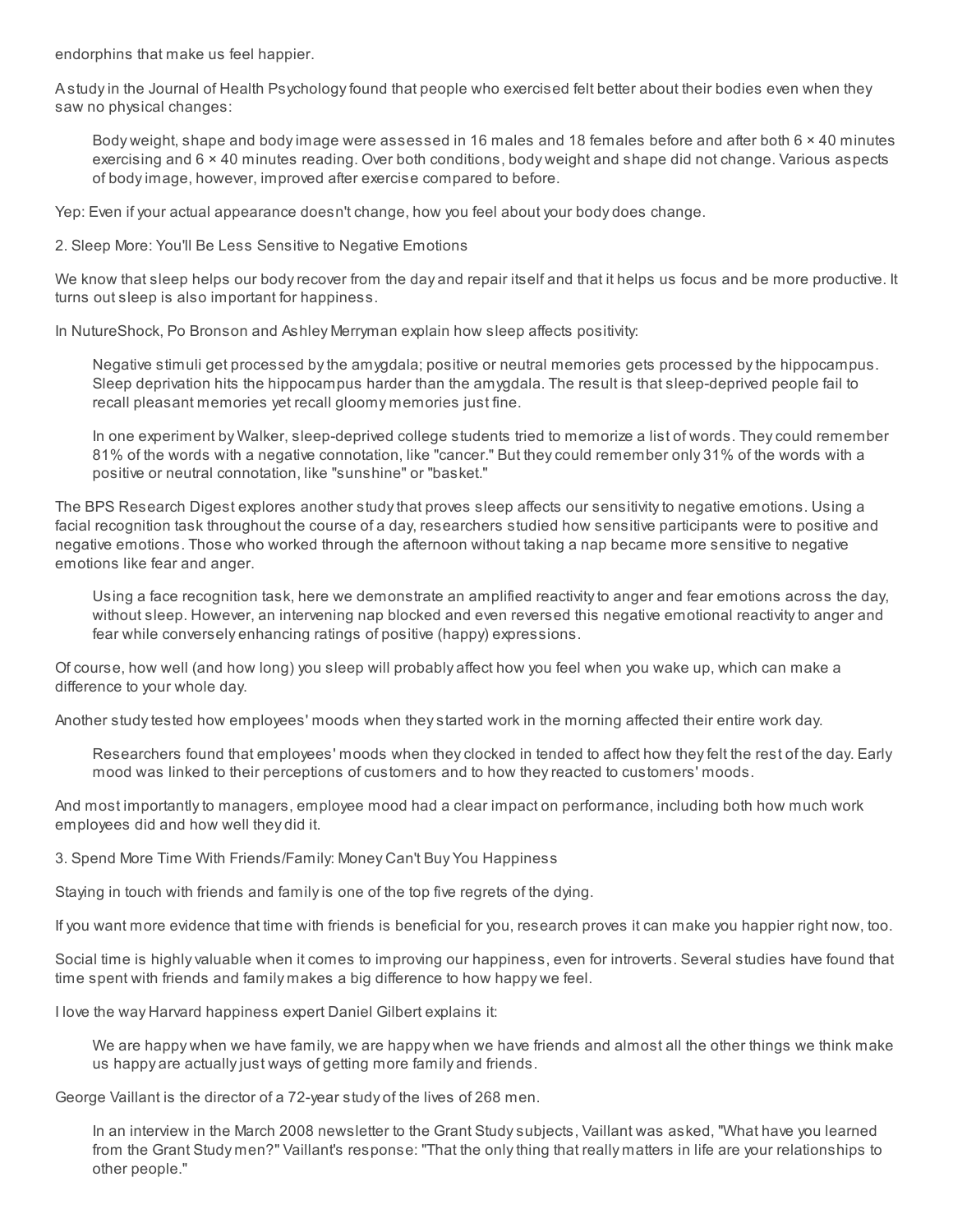He shared insights of the study with Joshua Wolf Shenk at The [Atlantic](http://www.theatlantic.com/magazine/archive/2009/06/what-makes-us-happy/307439/2/?single_page=true) on how men's social connections made a difference to their overall happiness:

Men's relationships at age 47, he found, predicted late-life adjustment better than any other variable. Good sibling relationships seem especially powerful: 93 percent of the men who were thriving at age 65 had been close to a brother or sister when younger.

In fact, a study published in the Journal of [Socio-Economics](http://www.bakadesuyo.com/2012/01/what-are-your-relationships-worth-in-dollars/#ixzz2b33s2ANx) states than your relationships are worth more than \$100,000:

Using the British Household Panel Survey, I find that an increase in the level of social involvements is worth up to an extra £85,000 a year in terms of life satisfaction. Actual changes in income, on the other hand, buy very little happiness.

I think that last line is especially fascinating: Actual changes in income, on the other hand, buy very little happiness. So we could increase our annual income by hundreds of thousands of dollars and still not be as happy as we would if we increased the strength of our social relationships.

The Terman study, covered in The [Longevity](http://www.amazon.com/gp/product/0452297702/ref=as_li_ss_tl?ie=UTF8&tag=spacforrent-20&linkCode=as2&camp=1789&creative=390957&creativeASIN=0452297702) Project, found that relationships and how we help others were important factors in living long, happy lives:

We figured that if a Terman participant sincerely felt that he or she had friends and relatives to count on when having a hard time then that person would be healthier. Those who felt very loved and cared for, we predicted, would live the longest.

Surprise: our prediction was wrong... Beyond social network size, the clearest benefit of social relationships came from helping others. Those who helped their friends and neighbors, advising and caring for others, tended to live to old age.

4. Get Outside More: Happiness is Maximized at 57°

In The [Happiness](http://www.amazon.com/gp/product/0307591549/ref=as_li_ss_tl?ie=UTF8&tag=spacforrent-20&linkCode=as2&camp=1789&creative=390957&creativeASIN=0307591549) Advantage, Shawn Achor recommends spending time in the fresh air to improve your happiness:

Making time to go outside on a nice day also delivers a huge advantage; one study found that spending 20 minutes outside in good weather not only boosted positive mood, but broadened thinking and improved working memory...

This is pretty good news for those of us who are worried about fitting new habits into our already-busy schedules. Twenty minutes is a short enough time to spend outside that you could fit it into your commute or even your lunch break.

A UK study from the [University](http://www.thejournal.ie/sea-sun-happiness-study-973774-Jul2013/) of Sussex also found that being outdoors made people happier:

Being outdoors, near the sea, on a warm, sunny weekend afternoon is the perfect spot for most. In fact, participants were found to be substantially happier outdoors in all natural environments than they were in urban environments.

The American [Meteorological](http://journals.ametsoc.org/doi/abs/10.1175/WCAS-D-11-00052.1?journalCode=wcas) Society published research in 2011 that found current temperature has a bigger effect on our happiness than variables like wind speed and humidity, or even the average temperature over the course of a day. It also found that happiness is maximized at 57 degrees (13.9°C), so keep an eye on the weather forecast before heading outside for your 20 minutes of fresh air.

The connection between productivity and [temperature](http://blog.bufferapp.com/the-science-of-how-room-temperature-and-lighting-affects-our-productivity) is another topic we've talked about more here. It's fascinating what a small change in temperature can do.

5. Help Others: 100 Hours a Year is the Magic Number

One of the most counterintuitive pieces of advice I found is that to make yourself feel happier, you should help others. In fact, 100 hours per year (or two hours per week) is the optimal time we should [dedicate](http://blog.bufferapp.com/simple-productivity-tips-science) to helping others in order to enrich our lives.

If we go back to Shawn Achor's book again, he says this about helping others:

...when researchers interviewed more than 150 people about their recent purchases, they found that money spent on activities--such as concerts and group dinners out--brought far more pleasure than material purchases like shoes, televisions, or expensive watches. Spending money on other people, called "prosocial spending," also boosts happiness.

The Journal of Happiness Studies [published](http://www.bakadesuyo.com/2011/04/is-there-a-way-to-create-a-positive-feedback/#ixzz2b2m2LMBe) a study that explored this very topic:

Participants recalled a previous purchase made for either themselves or someone else and then reported their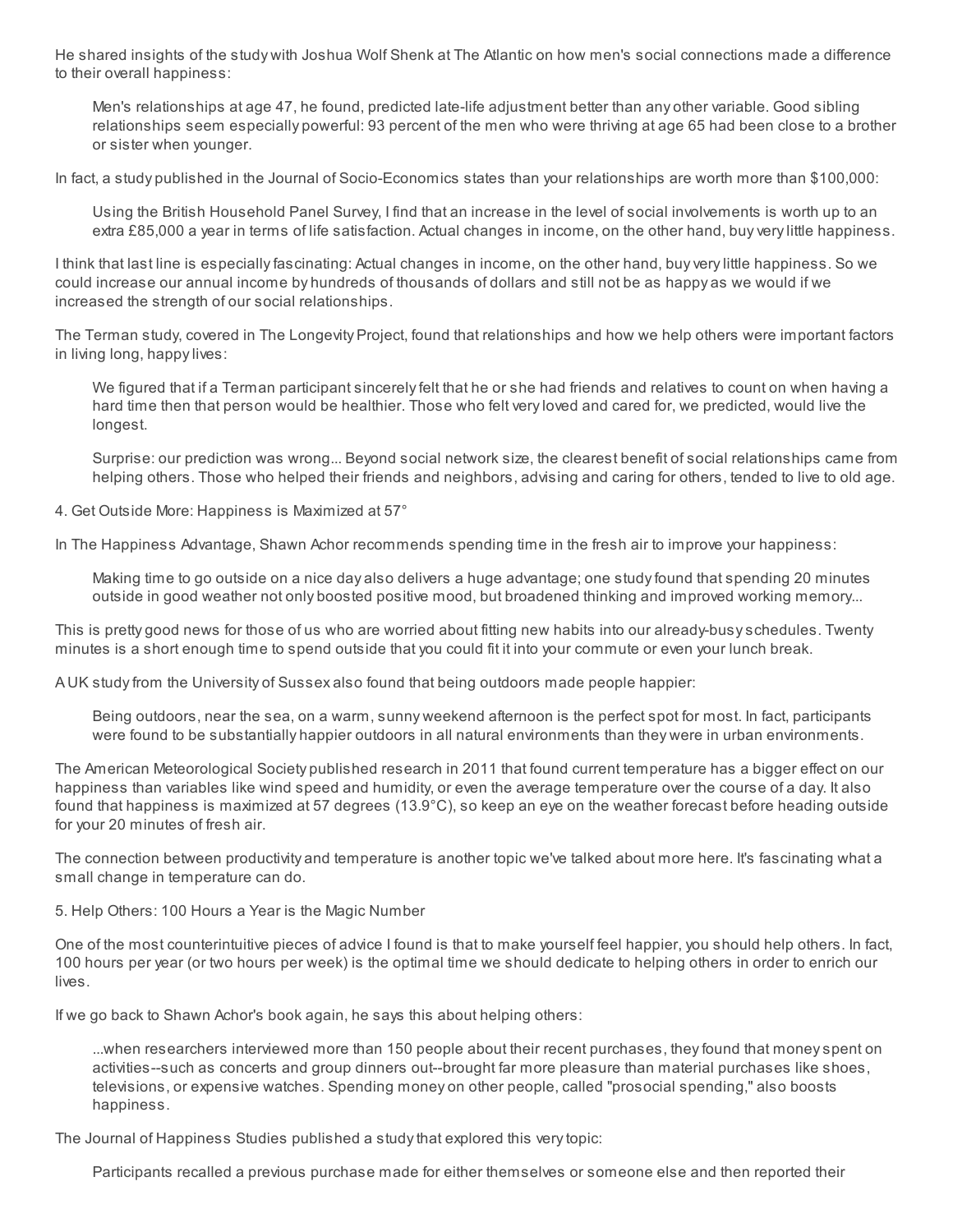happiness. Afterward, participants chose whether to spend a monetary windfall on themselves or someone else. Participants assigned to recall a purchase made for someone else reported feeling significantly happier immediately after this recollection; most importantly, the happier participants felt, the more likely they were to choose to spend a windfall on someone else in the near future.

So spending money on other people makes us happier than buying stuff for ourselves. But what about spending our time on other people?

A study of [volunteering](http://www.bakadesuyo.com/2011/11/is-being-selfless-the-smartest-way-to-be-self/#ixzz2b2lnKKci) in Germany explored how volunteers were affected when their opportunities to help others were taken away:

Shortly after the fall of the Berlin Wall but before the German reunion, the first wave of data of the GSOEP was collected in East Germany. Volunteering was still widespread. Due to the shock of the reunion, a large portion of the infrastructure of volunteering (e.g. sports clubs associated with firms) collapsed and people randomly lost their opportunities for volunteering. Based on a comparison of the change in subjective well-being of these people and of people from the control group who had no change in their volunteer status, the hypothesis is supported that volunteering is rewarding in terms of higher life satisfaction.

In his book Flourish: A Visionary New [Understanding](http://www.amazon.com/gp/product/1439190763/ref=as_li_ss_tl?ie=UTF8&tag=spacforrent-20&linkCode=as2&camp=1789&creative=390957&creativeASIN=1439190763) of Happiness and Well-being, University of Pennsylvania professor Martin Seligman explains that helping others can improve our own lives:

...we scientists have found that doing a kindness produces the single most reliable momentary increase in well-being of any exercise we have tested.

6. Practice Smiling: Reduce Pain, Improve Mood, Think Better

Smiling can make us feel better, but it's more effective when we back it up with positive thoughts, according to this [study](http://www.eurekalert.org/pub_releases/2011-02/msu-sfa022211.php):

A new study led by a Michigan State University business scholar suggests customer-service workers who fake smile throughout the day worsen their mood and withdraw from work, affecting productivity. But workers who smile as a result of cultivating positive thoughts--such as a tropical vacation or a child's recital--improve their mood and withdraw less.

Of course it's important to [practice](http://blog.bufferapp.com/the-science-of-smiling-a-guide-to-humans-most-powerful-gesture) "real smiles" where you use your eye sockets. (You've seen fake smiles that don't reach the person's eyes. Try it. Smile with just your mouth. Then smile naturally; your eyes narrow. There's a huge difference in a fake smile and a genuine smile.)

According to [PsyBlog,](http://www.spring.org.uk/2011/06/10-hidden-benefits-of-smiling.php) [smiling](http://blog.bufferapp.com/the-science-of-smiling-a-guide-to-humans-most-powerful-gesture) can improve our attention and help us perform better on cognitive tasks:

Smiling makes us feel good which also increases our attentional flexibility and our ability to think holistically. When this idea was tested by Johnson et al. (2010), the results showed that participants who smiled performed better on attentional tasks which required seeing the whole forest rather than just the trees.

A smile is also a good way to reduce some of the pain we feel in troubling circumstances:

Smiling is one way to reduce the distress caused by an upsetting situation. Psychologists call this the facial feedback hypothesis. Even forcing a smile when we don't feel like it is enough to lift our mood slightly (this is one example of embodied cognition).

## 7. Plan a Trip: It Helps Even if You Don't Actually Take One

As opposed to actually taking a holiday, simply planning a vacation or break from work can improve our happiness. A study published in the journal Applied [Research](http://well.blogs.nytimes.com/2010/02/18/how-vacations-affect-your-happiness/?_r=0) in Quality of Life showed that the highest spike in happiness came during the planning stage of a vacation as people enjoy the sense of anticipation:

In the study, the effect of vacation anticipation boosted happiness for eight weeks. After the vacation, happiness quickly dropped back to baseline levels for most people.

Shawn Achor has some info for us on this point, as well:

One study found that people who just thought about watching their favorite movie actually raised their endorphin levels by 27 percent.

If you can't take the time for a vacation right now, or even a night out with friends, put something on the calendar--even if it's a month or a year down the road. Then, whenever you need a boost of happiness, remind yourself about it.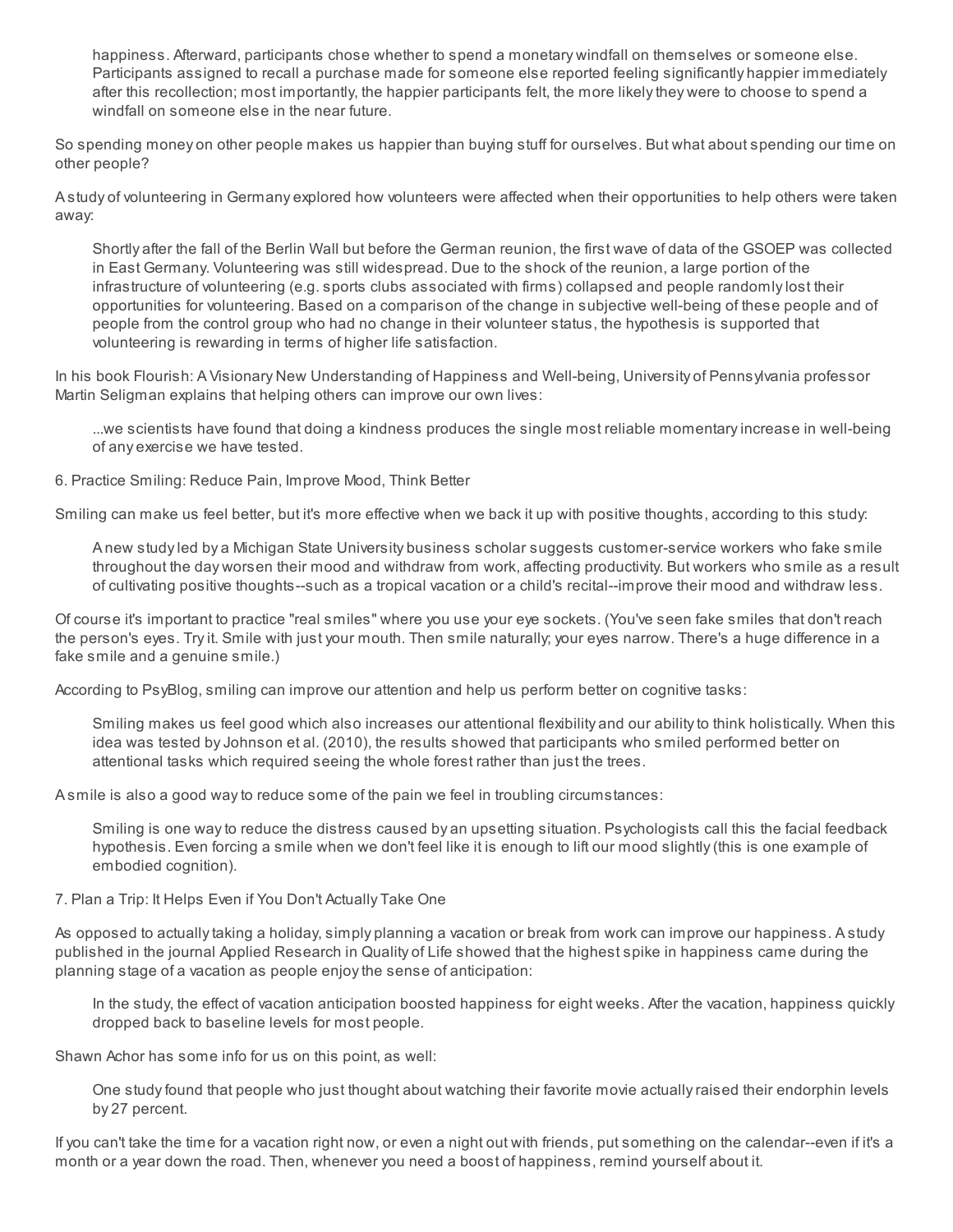#### 8. Meditate: Rewire Your Brain for Happiness

Meditation is often touted as an important habit for improving focus, clarity, and attention span, as well as helping to keep you calm. It turns out it's also useful for improving your [happiness:](http://blog.bufferapp.com/how-to-rewire-your-brains-for-positivity-and-happiness)

In one study, a research team from Massachusetts General Hospital looked at the brain scans of 16 people before and after they participated in an eight-week course in mindfulness meditation. The study, published in the January issue of Psychiatry Research: Neuroimaging, concluded that after completing the course, parts of the participants' brains associated with compassion and self-awareness grew, and parts associated with stress shrank.

Meditation literally clears your mind and calms you down, it's been often proven to be the single most effective way to live a happier life. According to Achor, meditation can actually make you happier long-term:

Studies show that in the minutes right after meditating, we experience feelings of calm and contentment, as well as heightened awareness and empathy. And, research even shows that regular meditation can permanently rewire the brain to raise levels of happiness.

The fact that we can actually alter our brain structure through mediation is most surprising to me and somewhat reassuring that however we feel and think today isn't permanent.

9. Move Closer to Work: A Short Commute is Worth More Than a Big House

Our commute to work can have a surprisingly powerful impact on our happiness. The fact that we tend to commute twice a day at least five days a week makes it unsurprising that the effect would build up over time and make us less and less happy.

According to The Art of [Manliness](http://www.artofmanliness.com/2010/09/27/where-is-the-grass-greener-the-economics-of-happiness/), having a long commute is something we often fail to realize will affect us so dramatically:

... while many voluntary conditions don't affect our happiness in the long term because we acclimate to them, people never get accustomed to their daily slog to work because sometimes the traffic is awful and sometimes it's not.

Or as Harvard psychologist Daniel Gilbert put it, "Driving in traffic is a different kind of hell every day."

We tend to try to compensate for this by having a bigger house or a better job, but these compensations just don't work:

Two Swiss economists who studied the effect of commuting on happiness found that such factors could not make up for the misery created by a long commute.

10. Practice Gratitude: Increase Happiness and Satisfaction

This is a seemingly simple strategy but I've personally found it to make a huge difference to my outlook. There are lots of ways to practice [gratitude,](http://blog.bufferapp.com/how-to-rewire-your-brains-for-positivity-and-happiness) from keeping a journal of things you're grateful for, sharing three good things that happen each day with a friend or your partner, and going out of your way to show gratitude when others help you.

In an [experiment](http://www.bakadesuyo.com/2011/08/was-grandmom-right-about-counting-your-blessi/#ixzz2an4gw6vR) where participants took note of things they were grateful for each day, their moods were improved just from this simple practice:

The gratitude-outlook groups exhibited heightened well-being across several, though not all, of the outcome measures across the three studies, relative to the comparison groups. The effect on positive affect appeared to be the most robust finding. Results suggest that a conscious focus on blessings may have emotional and interpersonal benefits.

The Journal of Happiness studies [published](http://www.bakadesuyo.com/2011/04/how-to-quickly-and-easiy-feel-happier-and-mor/#ixzz2b36XGs00) a study that used letters of gratitude to test how being grateful can affect our levels of happiness:

Participants included 219 men and women who wrote three letters of gratitude over a 3 week period. Results indicated that writing letters of gratitude increased participants' happiness and life satisfaction while decreasing depressive symptoms.

Quick Final Fact: Getting Older Will Actually Make You Happier

As we get older, particularly past middle age, we tend to naturally grow [happier](http://www.sciencedaily.com/releases/2012/01/120106135950.htm). There's still some debate over why this happens, but scientists have a few ideas:

Researchers, including the authors, have found that older people shown pictures of faces or situations tend to focus on and remember the happier ones more and the negative ones less.